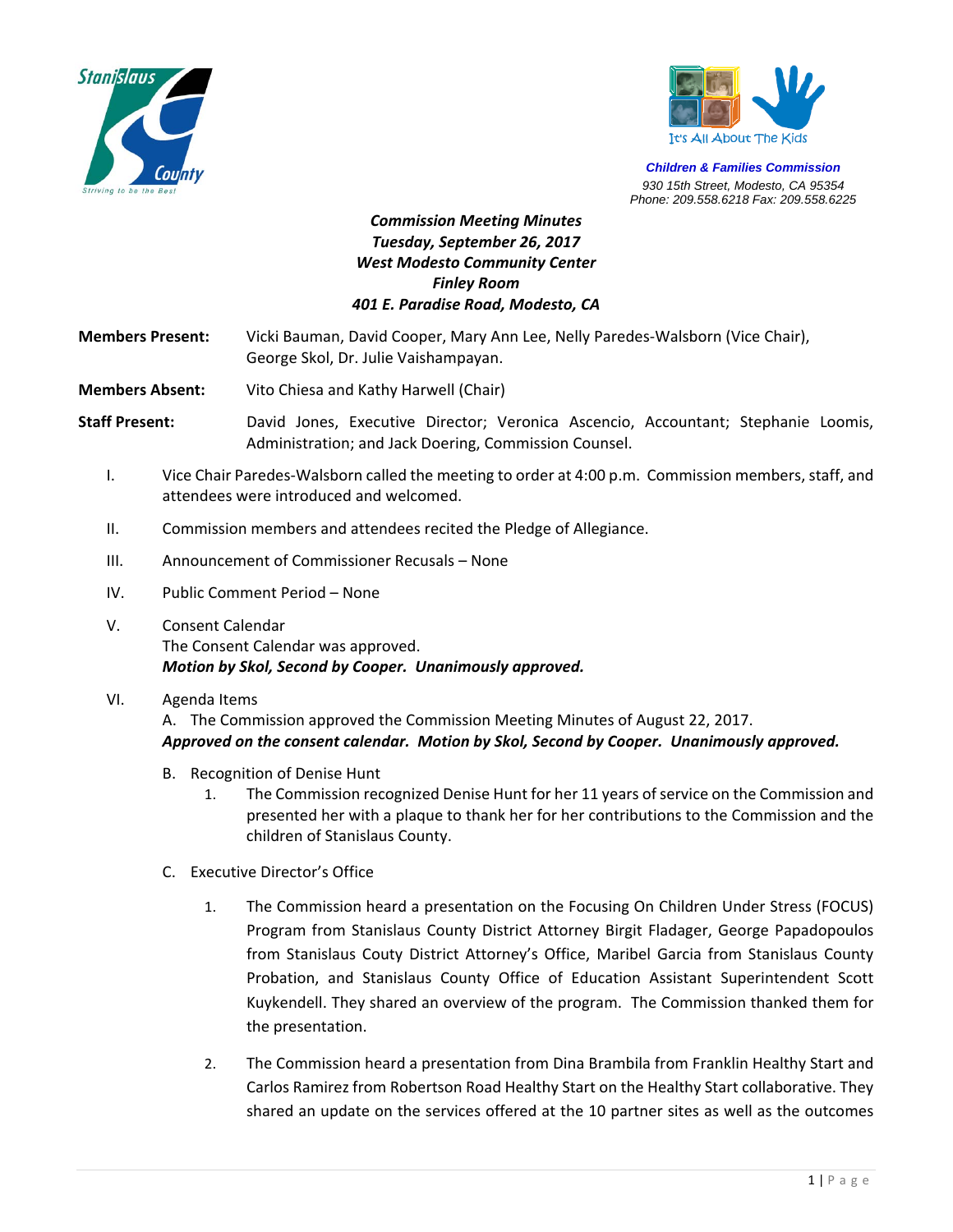the program achieved for fiscal year 2016‐2017. The Commission thanked them for the presentation and the work they do in the community.

## *D.* Committee Reports – *Approved on the Consent Calendar. Motion by Skol, Second by Cooper. Unanimously approved.*

- 1. The Commission accepted the minutes for the Administrative Committee meeting held on September 11, 2017.
	- a. Monthly Financial Report as of August 31, 2017
- 2. The Commission accepted the minutes for the Operations Committee meeting held on September 14, 2017.
- 3. The Commission accepted the minutes for the Executive Committee meeting held on September 20, 2017.
- II. Correspondence None

## III. Commissioner Reports

 Commissioner Skol congratulated Commission staff on having another clean financial audit for the year ending June 30, 2017.

## IV. Staff Reports

Stephanie provided an overview of the Early Care & Education Conference the Commission held, in partnership with SCOE, on August 26, 2017. Of the 198 people registered, 178 attended (90% attendance). Most in attendance found out about the conference through their place of work or received the conference brochure by mail/e-mail. Attendees also suggested future topics for the conference, such as toddler brain development and classroom activities for children with disabilities.

Based on survey results, the conference was well received. The surveys showed that the keynote speaker, Mike Longoria, was very engaging and interactive. 100% of attendees felt the conference did an good to excellence job of providing valuable information.

Costs for the conferences was \$2,825 for the Commission and \$12,037 for SCOE. This equals to a total cost of \$83.49 per participant or a Commission only cost of \$15.87 per participant.

The topic for the February 3, 2018 Conference will be Picasso Meets Einstein and will focus on how children can discover math and science through art.

- David recognized the Commission had a clean financial audit with no finding for the fiscal year ending June 30, 2017.
- David reported that all July invoices received have been processed for payment.
- David shared the Commission would be hosting a brief social after the Commission's October meeting. Commission partner agencies will be encouraged to attend and this will be a nice opportunity for the Commissioners and our partners to visit with one another. Commission staff will send out notification of the informal social.
- David reported the Commission will be holding its quarterly Partner Meeting (formerly referred to as Contractor Meeting) on October 10, 2017 at 10 a.m. in the Patterson Conference Room at SCOE.
- David shared Commission staff will be meeting with Differential Response Family Resource Centers fiscal staff on October 25, 2017 to discuss first quarter workflow and recently implemented process improvements.
- David shared Commission Chair Kathy Harwell will be recognized as one of the receiptiants of the 2017 Dale Butler Equal Rights Award on October 6, 2017 in the Board Chambers at Tenth Street Place.